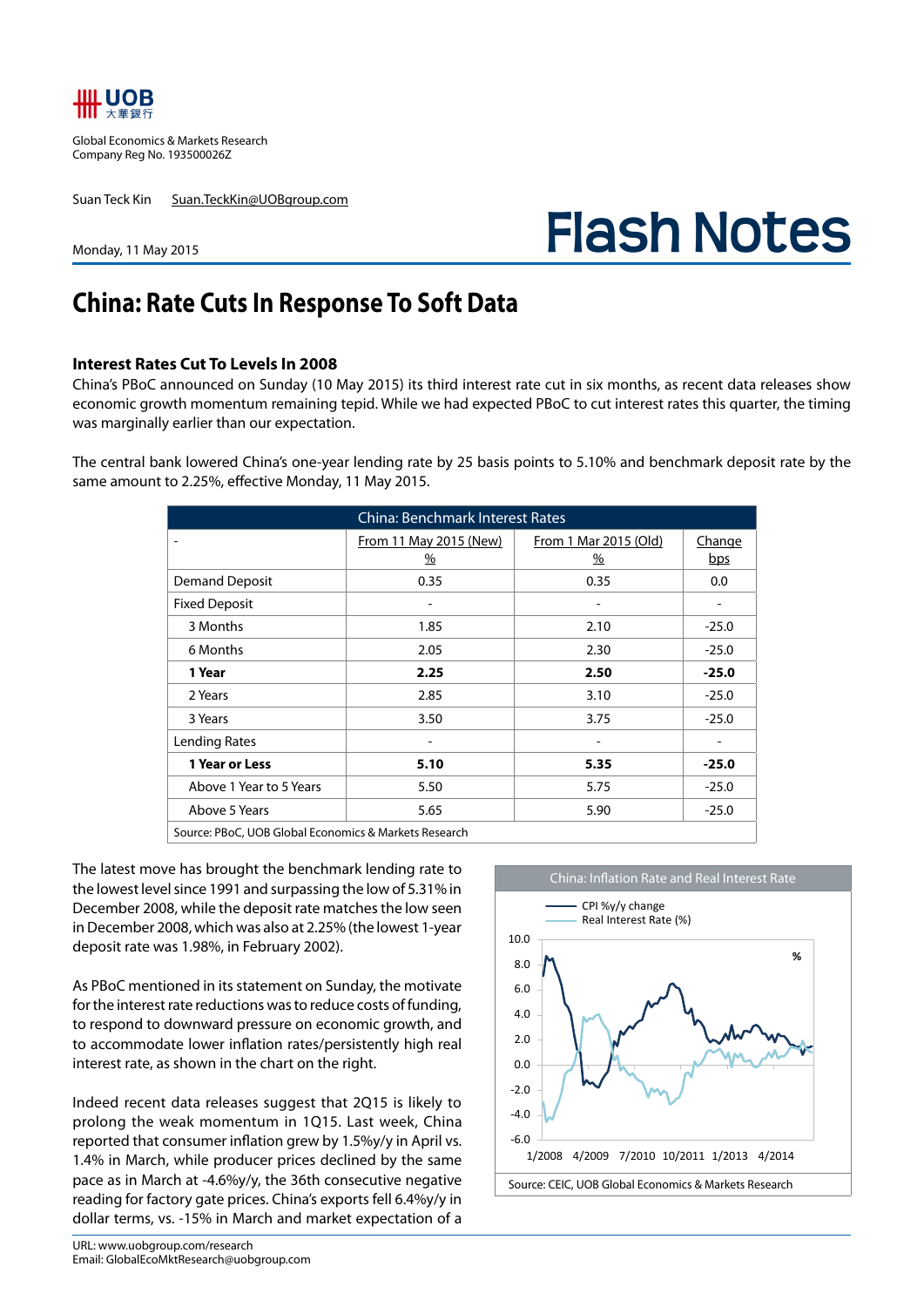+2.5% increase. China's imports fell 16.2%y/y, extending its 12.7% decline in March.

## **Interest Rate Liberalization Staying On Track**

Along with the interest rate cut announcement, PBoC also raised the deposit rate ceiling by the largest quantum so far, to 1.5 times from 1.3 times over the benchmark, instead of the 0.1 time increment each time in previous announcements. This hints that PBoC is inching closer to fully liberalize interest rate market, as it commented that there have been signs of increased differentiation in rates offered by banks to customers, and incidents of deposit rates floating to the ceiling have been reduced.

As shown in the table below, it would be detrimental to banks, especially smaller ones, if deposit rates are offered at the maximum allowed, which actually end up far higher than before the current rate cuts. For instance, the one year deposit rate would be at 3.38% after applying the 1.5x ceiling, which is actually higher than the previous maximum allowable rate of 3.25%.

| China: Comparison of Changes Deposit Interest Rates (With Ceilings)            |                                            |                                                         |                                           |                                                         |                                              |
|--------------------------------------------------------------------------------|--------------------------------------------|---------------------------------------------------------|-------------------------------------------|---------------------------------------------------------|----------------------------------------------|
|                                                                                | From 11 May 2015<br>(New)<br>$\frac{9}{6}$ | After Applying 1.5x<br>Above Benchmark<br>$\frac{9}{6}$ | From 1 Mar 2015<br>(Old)<br>$\frac{9}{6}$ | After Applying 1.3x<br>Above Benchmark<br>$\frac{0}{0}$ | Change (After Ap-<br>plying Ceilings)<br>bps |
| <b>Demand Deposit</b>                                                          | 0.35                                       | 0.53                                                    | 0.35                                      | 0.46                                                    | 7.00                                         |
| <b>Fixed Deposit</b>                                                           |                                            |                                                         |                                           |                                                         |                                              |
| 3 months                                                                       | 1.85                                       | 2.78                                                    | 2.10                                      | 2.73                                                    | 4.50                                         |
| 6 months                                                                       | 2.05                                       | 3.08                                                    | 2.30                                      | 2.99                                                    | 8.50                                         |
| 1 year                                                                         | 2.25                                       | 3.38                                                    | 2.50                                      | 3.25                                                    | 12.50                                        |
| 2 years                                                                        | 2.85                                       | 4.28                                                    | 3.10                                      | 4.03                                                    | 24.50                                        |
| 3 years                                                                        | 3.50                                       | 5.25                                                    | 3.75                                      | 4.88                                                    | 37.50                                        |
| Source: PBoC, UOB Global Economics & Markets Research Calculations & Estimates |                                            |                                                         |                                           |                                                         |                                              |

Source: PBoC, UOB Global Economics & Markets Research Calculations & Estimates

We had noted previously ("China: PBoC Cut Interest Rates Ahead Of NPC", dated 02 Mar 2015) that China is moving closer to fully liberalizing its deposit rate and that there is a limit to how much it can raise the deposit rate ceiling.

It seems that PBoC is reaching close to the limit on deposit ceiling especially with an aggressive move this time, as shown in the table below. Assuming that PBoC reduce its benchmark interest rates further, the deposit rate ceiling at most could only reach 1.7x. This is because interest rate margins would actually begin to rise with deposit rates falling and the deposit ceiling would lose its potency. As the limits on ceiling get near, full interest rate liberalization would just be around the corner, especially with deposit insurance system already in place since 1 May 2015.

| China: Assessing The Next Interest Rate Cuts                                  |                                       |                                  |                          |                                                                               |                                                 |
|-------------------------------------------------------------------------------|---------------------------------------|----------------------------------|--------------------------|-------------------------------------------------------------------------------|-------------------------------------------------|
| $\%$                                                                          | A<br>1Y Lending Rate<br>$\frac{9}{6}$ | B<br><b>1Y Deposit Rate</b><br>% | Deposit Ceiling<br>times | $D = B \times C$<br><b>Effective 1Y Deposit Rate</b><br>$\frac{\%}{\sqrt{2}}$ | $E = A - D$<br><b>Interest Rate Margin</b><br>% |
| 6 July 2012                                                                   | 6.00                                  | 3.00                             | 1.1                      | 3.30                                                                          | 2.70                                            |
| 22 Nov 2014                                                                   | 5.60                                  | 2.75                             | 1.2                      | 3.30                                                                          | 2.30                                            |
| 1 Mar 2015                                                                    | 5.35                                  | 2.50                             | 1.3                      | 3.25                                                                          | 2.10                                            |
| 11 May 2015                                                                   | 5.10                                  | 2.25                             | 1.5                      | 3.38                                                                          | 1.73                                            |
| Forecast T+1: 25bps cut                                                       | 4.85                                  | 2.00                             | 1.6                      | 3.20                                                                          | 1.65                                            |
| Forecast T+2: 25bps cut                                                       | 4.60                                  | 1.75                             | 1.7                      | 2.98                                                                          | 1.63                                            |
| Forecast T+3: 25bps cut                                                       | 4.35                                  | 1.50                             | 1.8                      | 2.70                                                                          | 1.65                                            |
| Forecast T+4: 25bps cut                                                       | 4.10                                  | 1.25                             | 1.9                      | 2.38                                                                          | 1.73                                            |
| Forecast T+5: 25bps cut                                                       | 3.85                                  | 1.00                             | 2.0                      | 2.00                                                                          | 1.85                                            |
| Forecast T+6: 25bps cut                                                       | 3.60                                  | 0.75                             | 2.1                      | 1.58                                                                          | 2.03                                            |
| Forecast T+7: 25bps cut                                                       | 3.35                                  | 0.50                             | 2.2                      | 1.10                                                                          | 2.25                                            |
| Forecast T+8: 25bps cut                                                       | 3.10                                  | 0.25                             | 2.3                      | 0.58                                                                          | 2.53                                            |
| Source: PBoC, UOB Global Economics & Markets Research Calculation & Estimates |                                       |                                  |                          |                                                                               |                                                 |